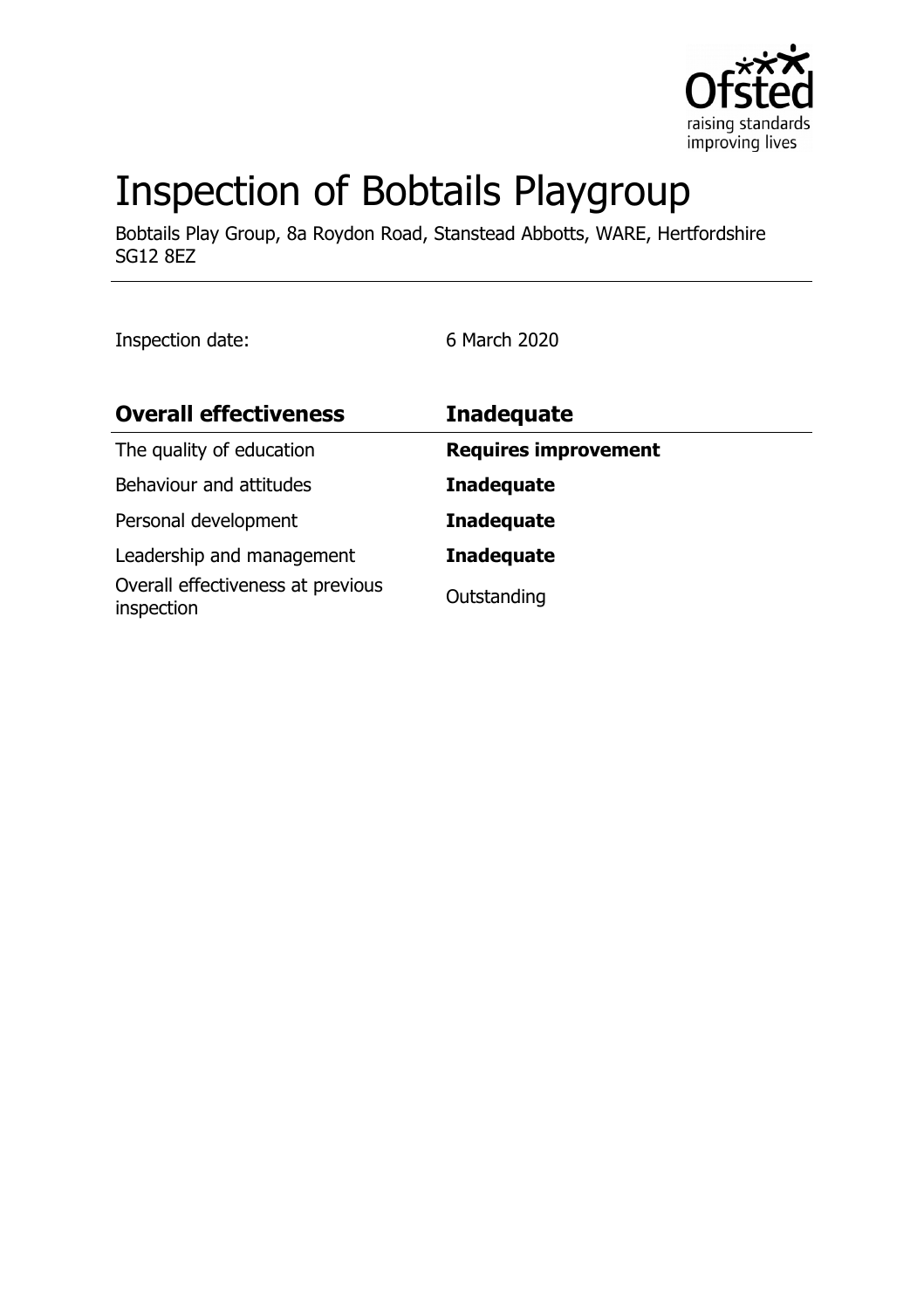

# **What is it like to attend this early years setting?**

#### **The provision is inadequate**

Children's safety and well-being are compromised due to weaknesses in leadership and management. The committee has failed to understand the requirement to inform Ofsted about any significant changes to the committee members in charge of the playgroup. In addition, it has not supplied relevant information for Ofsted's checking procedures. As a result, a significant number of active committee members have not been checked by Ofsted to ensure they are suitable for their roles.

The quality of education is variable. Younger children attending the morning sessions take part in activities that help support their individual needs. Older children, from the school nursery, attend the afternoon sessions. These children do not receive targeted learning opportunities to help them make progress in their learning. In addition, older children do not have a key person to coordinate their care and learning needs and ensure their wellbeing.

Children interact and behave well most of the time. On the occasions when they have disagreements, staff intervene quickly and provide them with ideas of how to share the resources. Children have free access to two outside areas. They enjoy playing with a wide range of resources available, such as a wooden climbing frame, mud kitchen and sand pit.

#### **What does the early years setting do well and what does it need to do better?**

- $\blacksquare$  The nominated person has failed to notify Ofsted of significant changes to the committee members in charge of the playgroup. This means the chairperson of the committee and most other directors are not suitably vetted for their roles, despite them already being active on the committee board. This does not help to ensure children's safety and protect children from harm.
- $\blacksquare$  The key-person system is effective for younger children, who attend morning sessions, and enjoy the familiarity of an adult who makes sure their care and learning needs are met. However, key people are not assigned to older children who only attend afternoon sessions. As a result, this group of children are not provided with a tailored curriculum and care practices that meet their individual needs.
- $\blacksquare$  The education and care of the older children is shared between the nursery at the school and the playgroup. Despite this, the manager has not established a regular two-way flow of information with the school nursery staff to help ensure the needs of all children are met. This does not support continuity in children's learning and help them to reach their full potential.
- Staff use assessment well for younger children who attend morning sessions. They plan appropriate activities to support their individual next steps in learning.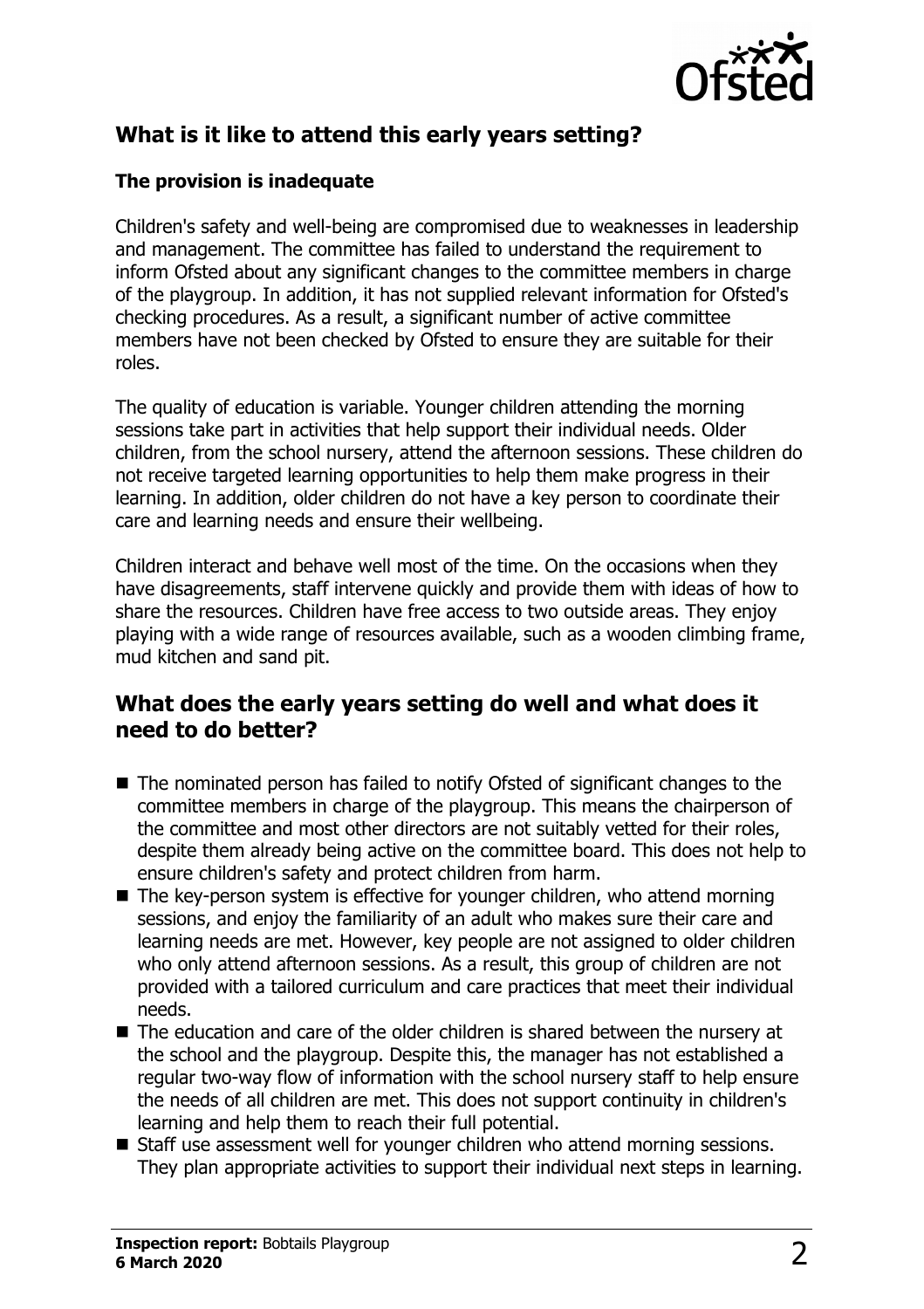

However, staff do not extend this to older children who only attend afternoon sessions. Staff do not know the individual abilities of this group of children and what they need to learn next. Consequently, these children are not provided with suitably challenging activities that support their individual needs and stages of development to help them to make progress.

- Staff provide a range of activities to support children's imagination. For example, children pretend to be doctors. They concentrate as they use play stethoscopes and thermometers to examine staff who are the patients. Children put play toast in the toy toaster and pretend to spread butter on it, before offering it to adults.
- $\blacksquare$  Parents are complimentary about the playgroup. They comment that staff are 'welcoming' and 'children settle quickly'. The parents of the younger children, who attend morning sessions, state that they are kept informed about their children's progress and development. Parents of the older children, who attend afternoon sessions only, make reference that the playgroup is 'childcare', rather than for educational purposes.
- $\blacksquare$  The management team evaluates the playgroup and considers changes to benefit children. For example, they recognise that some children are not interested in mathematical activities. As a result, they now consider how to incorporate mathematical concepts into children's play. For example, in the role play 'grocery shop', children enjoy using scales to weigh items and count money into the till.

## **Safeguarding**

The arrangements for safeguarding are not effective.

Committee members who are responsible for making decisions about the running of the playgroup have not supplied required information to Ofsted, to enable suitability checks to be carried out. This means that they have not been vetted by Ofsted to ensure they are suitable for their roles and understand their legal responsibilities. This significantly compromises children's safety. However, staff at the playgroup are aware of the possible signs that might indicate children are at risk of harm. They know the correct procedure to follow when reporting any concerns they may have about children in their care. The manager understands the procedures to deal appropriately with concerns or allegations about staff.

#### **What does the setting need to do to improve?**

**To meet the requirements of the early years foundation stage and Childcare Register the provider must:**

| . <i>.</i><br><i><b>Due uale</b></i> |
|--------------------------------------|
|                                      |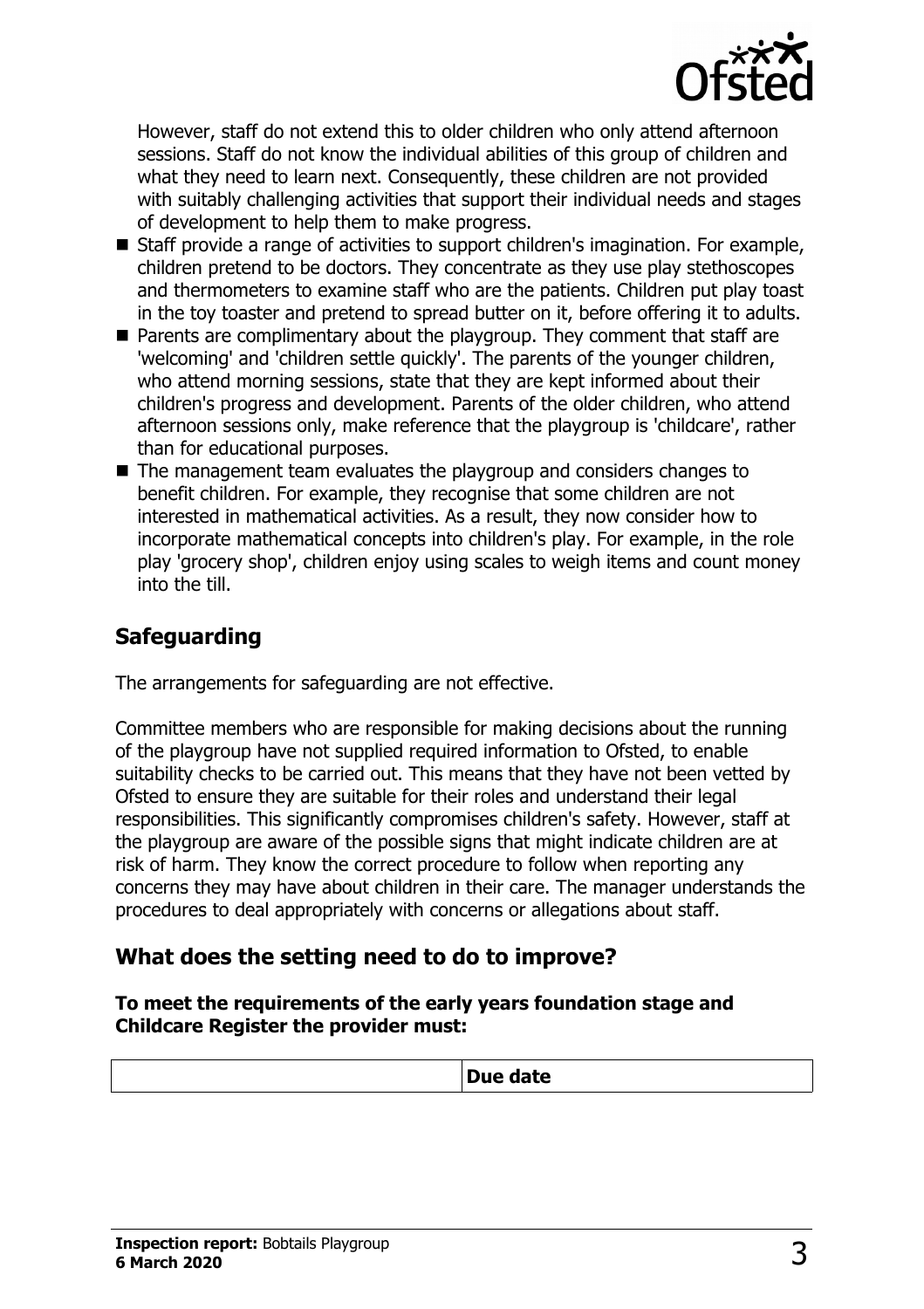

| provide Ofsted with necessary<br>information so that suitability checks can<br>be completed for all those who make up<br>the governing body                                                                                                                                                                           | 03/04/2020 |
|-----------------------------------------------------------------------------------------------------------------------------------------------------------------------------------------------------------------------------------------------------------------------------------------------------------------------|------------|
| improve knowledge and processes, in<br>relation to changes that must be notified<br>to Ofsted                                                                                                                                                                                                                         | 27/03/2020 |
| establish a key person system to ensure<br>that all children are provided with a<br>tailored curriculum and care practices<br>that meet their individual needs and help<br>them to achieve their full potential. This<br>is with particular reference to the older<br>children, who only attend afternoon<br>sessions | 27/03/2020 |
| put in place an effective system for a<br>regular two-way flow of information with<br>other settings that children attend                                                                                                                                                                                             | 27/03/2020 |
| ensure the educational programmes<br>provide appropriately challenging<br>experiences that support all children's<br>individual needs and next steps in<br>learning to help them make good<br>progress                                                                                                                | 27/03/2020 |
| put in place assessment procedures to<br>identify the levels of achievement of all<br>children and use this information to<br>inform planning and challenge them to<br>make good progress in all areas of<br>learning.                                                                                                | 27/03/2020 |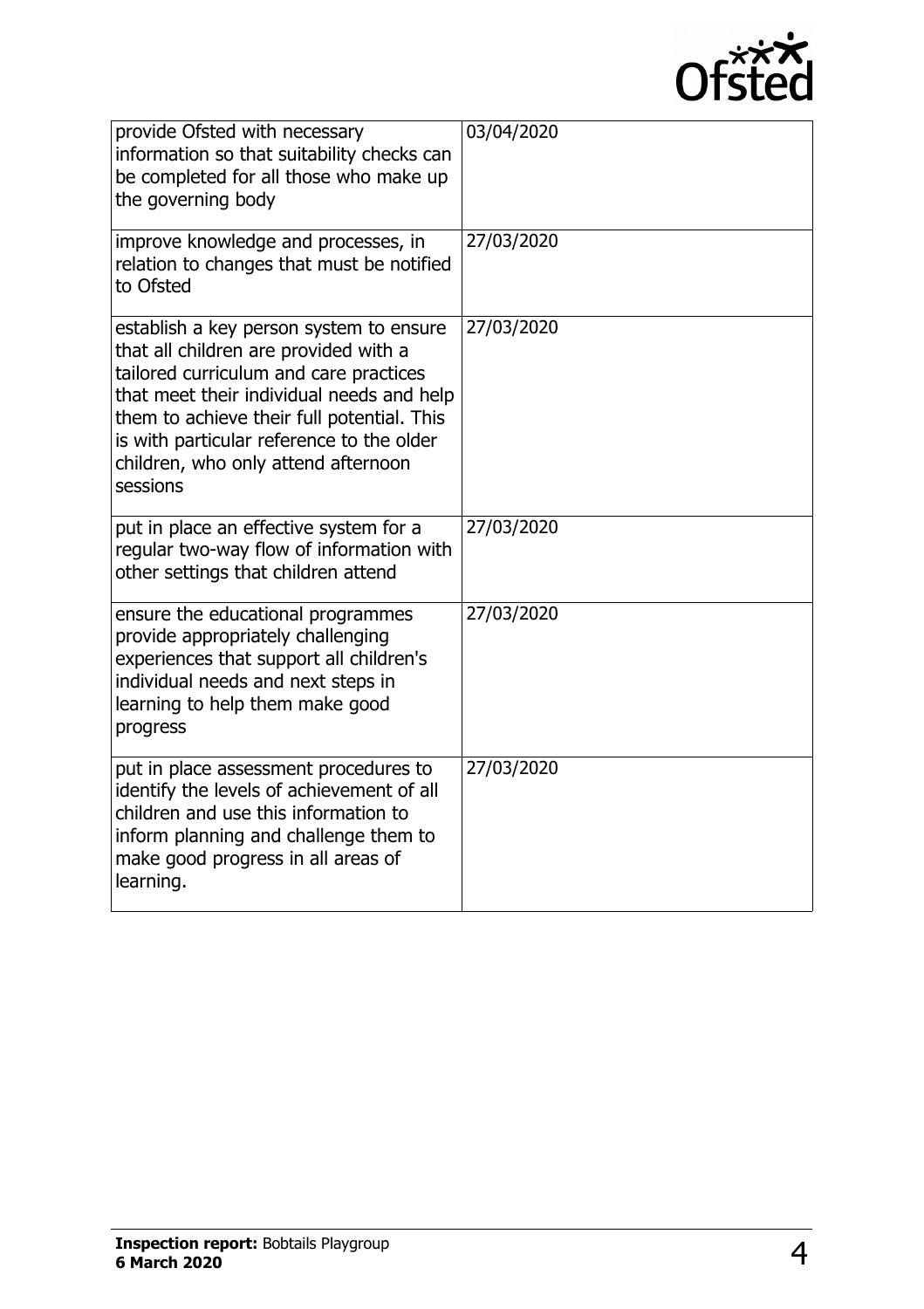

| <b>Setting details</b>                              |                                                        |
|-----------------------------------------------------|--------------------------------------------------------|
| Unique reference number                             | EY418533                                               |
| <b>Local authority</b>                              | <b>Hertfordshire</b>                                   |
| <b>Inspection number</b>                            | 10127399                                               |
| <b>Type of provision</b>                            | Childcare on non-domestic premises                     |
| <b>Registers</b>                                    | Early Years Register, Compulsory Childcare<br>Register |
| Day care type                                       | Sessional day care                                     |
| Age range of children                               | 2 to $4$                                               |
| <b>Total number of places</b>                       | 30                                                     |
| Number of children on roll                          | 52                                                     |
| Name of registered person                           | <b>Bobtails Playgroup Committee</b>                    |
| <b>Registered person unique</b><br>reference number | RP530221                                               |
| <b>Telephone number</b>                             | 01920871273                                            |
| Date of previous inspection                         | 4 March 2016                                           |

#### **Information about this early years setting**

Bobtails Playgroup registered in 2010. The playgroup employs eight members of childcare staff. Of these, six hold appropriate early years qualifications at level 2 or above. The playgroup opens from Monday to Friday during the school term times. Sessions are from 9am until 12 noon on Tuesday and Thursday and 9am until 3.30pm on Monday, Wednesday and Friday. The playgroup provides funded early education for two-, three- and four-year-old children.

## **Information about this inspection**

#### **Inspector**

Marisa White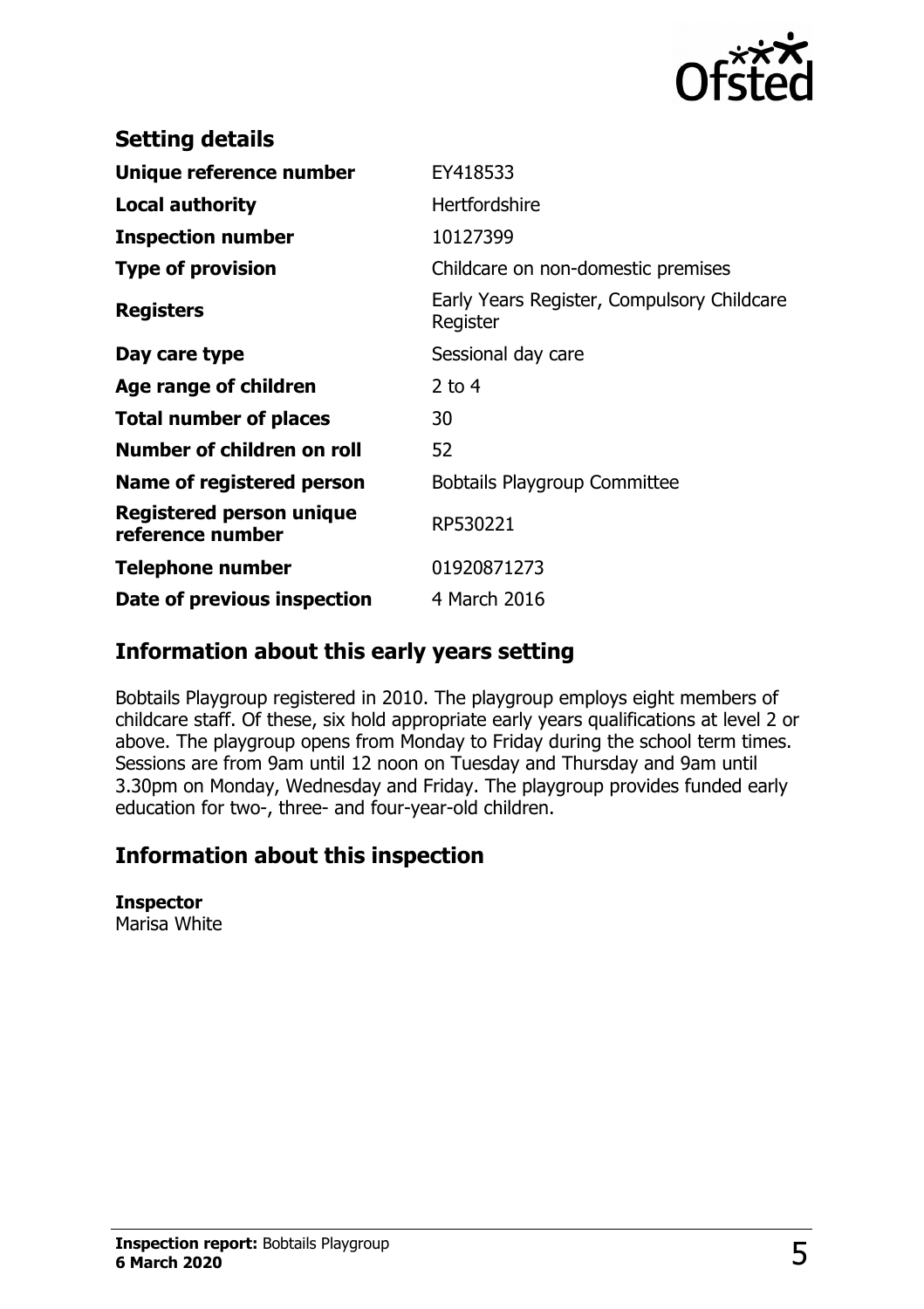

#### **Inspection activities**

- The inspector observed staff's interactions with the children inside and outside.
- $\blacksquare$  The inspector spoke to staff and children at appropriate times during the inspection.
- $\blacksquare$  The inspector spoke to parents and collated their written testimonials. Their views were taken into account as part of the inspection.
- $\blacksquare$  The manager and inspector took part in a joint observation and evaluated it together afterwards.
- $\blacksquare$  The inspector checked a sample of documentation, including evidence of the suitability of staff and committee members.

We carried out this inspection under sections 49 and 50 of the Childcare Act 2006 on the quality and standards of provision that is registered on the Early Years Register. The registered person must ensure that this provision complies with the statutory framework for children's learning, development and care, known as the early years foundation stage.

If you are not happy with the inspection or the report, you can [complain to Ofsted.](http://www.gov.uk/complain-ofsted-report)